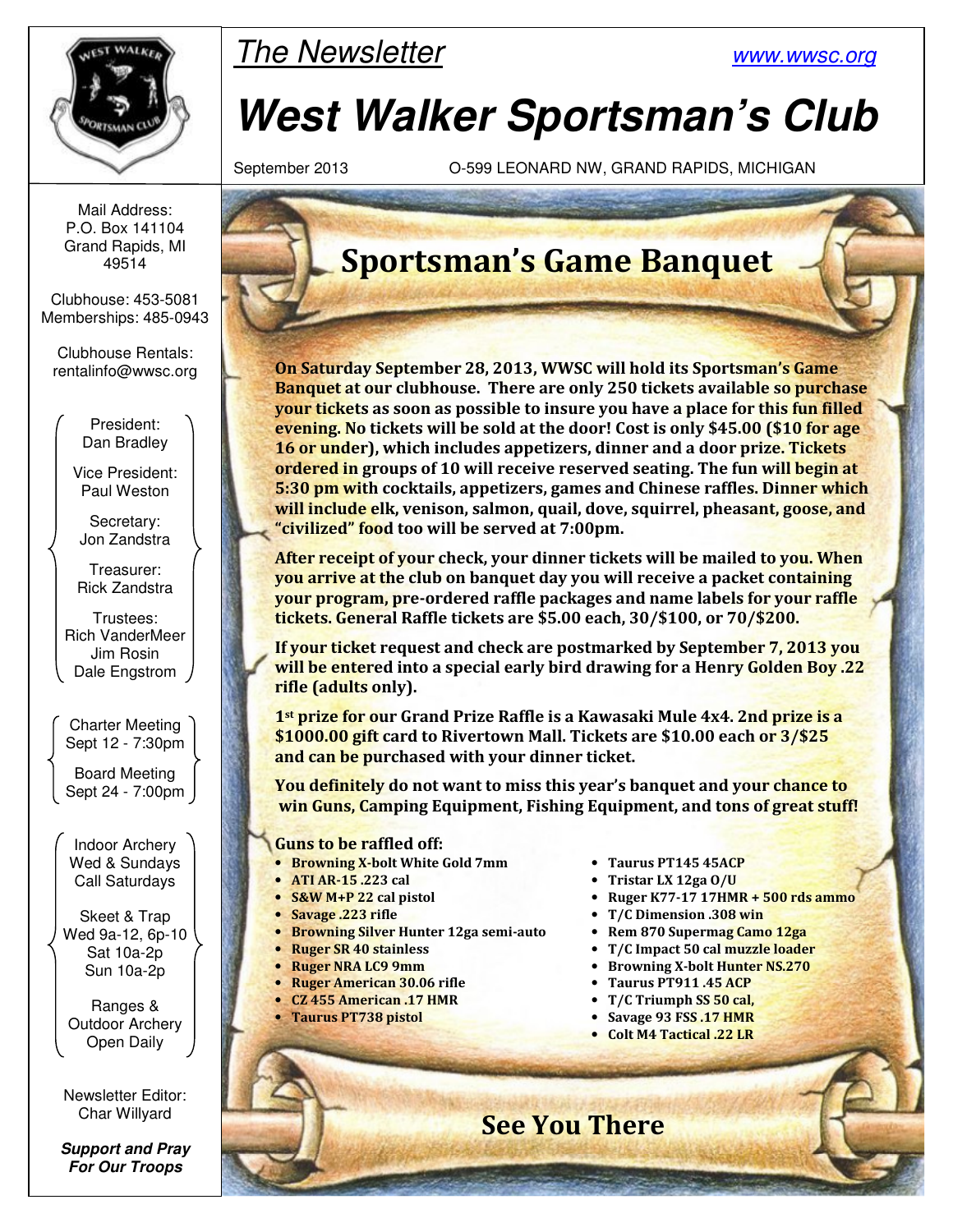## $\overline{1}$

**What the heck is Wobble Wednesdays & Weekends ?** For the entire month of September (except for the ATA shoot on the  $4<sup>th</sup>$ ), we will mix assorted colors of birds (like pink, green & black) in with the orange birds for wobble trap. For each non-orange bird you break you will be given a ticket. At the end of the month we will draw three tickets to split the pot 50/30/20. The entry fee is \$5.00 and must be paid before you can collect any tickets. The entry fee is paid only once, and is good for the entire month. For each line you shoot, you pay your normal line fee PLUS one dollar extra. Shoot as MANY lines of wobble trap as you want, anytime we are open, during the month of September. Register anytime, but remember, the earlier you join, the better your chances of winning. The 5W shoot starts Sunday, September 1st.

#### **Michigan DNR Stocks Walleye**

The Michigan DNR Fisheries Division, along with the help of many local angling groups, stocked 4,160,502 walleye fingerlings in 120 water bodies (48,000 into Gun Lake) located throughout the state this spring and summer. They take eggs from adult walleye living in the Muskegon River and Little Bay De Noc, and hatch them at Thompson and Wolf Lake state fish hatcheries. A few days after hatching, the little guys are moved from the hatcheries to walleye ponds, where they are kept for 50- 60 more days. When they are 1-2 inches long they are stocked into lakes and streams throughout the state. These fish will grow to legal size in four to five years. Several of the DNR's fisheries management units are still rearing walleye to be stocked this fall at an even larger size. Visit the DNR's fish stocking database at http://www.michigandnr.com/fishstock/?source=govdelivery to see where various species of fish were stocked.

If you're looking for something different and fun to do, take the family on a free tour of the Wolf Lake fish hatchery, located near Kalamazoo. Your kids will love it. http://friendsofwolflake.org/Home.aspx

#### **NRA Youth Trap & Skeet Class**

The Youth Trap & Skeet event, taught by Barry Anderson, had 21 in attendance, several of whom were Boy Scouts, earning their Shotgun Merit Badge. The event was a huge success, and we owe our many thanks to the charter members who helped out: Rady Delgado, Brian Myers, Jeff Russell, Leon Steele, Rich VanderMeer and Terry Westedt. A special thanks also goes to the Boy Scouts who stayed afterwards to help with clean-up, and volunteered to help the club with future projects to show their appreciation for this class, and also to the Michigan Gun Owners for their very generous donation and support !

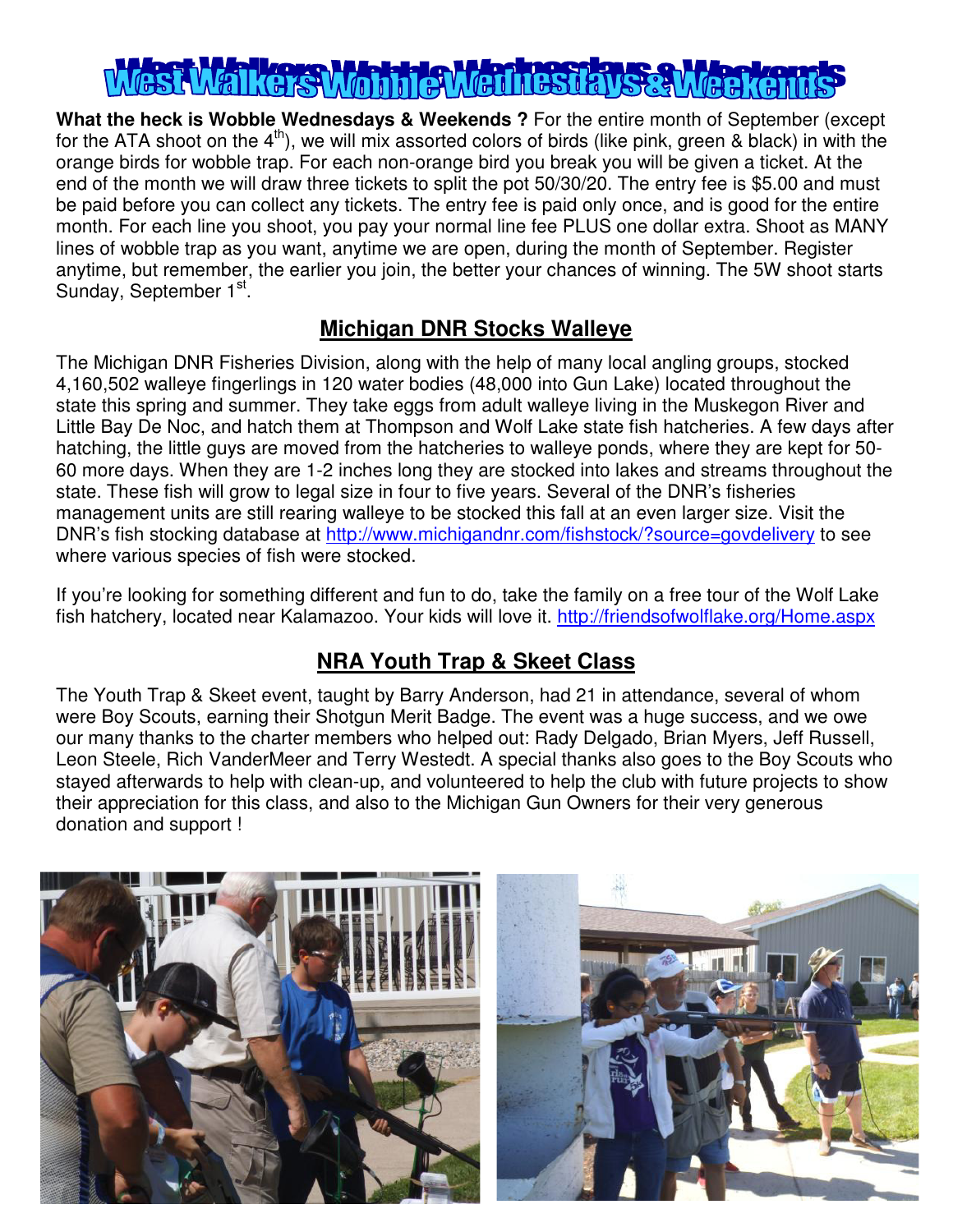

**Pin Shooting** is scheduled to begin again on September 10. It will be held every Tuesday at 5:30pm on the 7 yard range. Dan Schultz and Terry O'Rourke love this game and generously donate their time each week so others can see how much fun it is to shoot down rows of bowling pins. There are two stations where they set up several bowling pins, and you shoot them down one by one. This is great practice and lots of fun. Have even more fun by challenging someone to see who can shoot all their pins down first. It only costs 50 cents to shoot one line. Try it!! You'll like it!! If you've never tried it don't be afraid to come on out, they're happy to show you the ropes. Watch Dan & Terry pin shooting at http://www.youtube.com/watch?v=16AgNpk971M

**ATA shoots** on Wednesdays at 5:00pm - Sept 4, Oct 2. Open trap shooting resumes after ATA shooting.

**NSSA Shoot** Saturday, Sept 14 at 10:00am

**Gun & Knife Show -** Look for our booth at the upcoming Gun & Knife show Oct 19-20. Saturday hours are 9am-4pm, Sunday 9am-3pm, held at the  $28<sup>th</sup>$  Street Showplace, 1256  $28<sup>th</sup>$  St – Admission \$6.00.

Click here for more information and a printable \$1.00 off coupon http://www.migunshows.com/grandmap.html

**Gift Certificates** are available for memberships, and are sold at the shooting desk and range office.

**The Seaway/WWSC fun shoot** was attended by 69 shooters, and a fun time was had by all. Good shooting, good fun, good food and good company made for a great time. Seaway won the battle this year and is now in possession of the trophy. Better luck next year West Walker!! Visit the archives on our website to see the shoot results.

We now offer **Trap & Skeet shooting cards**. This is a pre-paid 10 round punch card that you can use to pay for your normal line fee. They are available now at the shooting desk. These are very convenient, and make a great gift idea.

We are looking for responsible people to volunteer their time in 4-6 hour shifts to check memberships on the rifle & pistol ranges. If you are retired or have free time during the weekends and share an interest in promoting a safe shooting environment, please contact Don Mize by email at imdmize@yahoo.com Monitors will receive free annual memberships.

| 2013 Big Gun Raffle |                                                     |                       |  |  |  |  |
|---------------------|-----------------------------------------------------|-----------------------|--|--|--|--|
| <b>Jan 29</b>       | <b>Ruger SR22</b>                                   | Mike Freeman, #62     |  |  |  |  |
| Feb <sub>26</sub>   | Henry Golden boy, 22 LR                             | Art Green, #12        |  |  |  |  |
| Mar 26              | <b>Bersa Thunder, .380</b>                          | Rick Zandstra, #186   |  |  |  |  |
| Apr 30              | Savage 93R17 BTVS 17HMR                             | Duane Downer, #86     |  |  |  |  |
| <b>May 28</b>       | Ruger LC9, 9mm                                      | Karl Feuerstien, #223 |  |  |  |  |
| <b>Jun 25</b>       | <b>Colt M4 Tactical, 22 LR</b>                      | Dale Carpenter, #49   |  |  |  |  |
| <b>Jul 30</b>       | S & W Bodyguard, w/Laser, .380                      | Tony Hendges,#57      |  |  |  |  |
| <b>Aug 27</b>       | Savage Model 11 Trophy, Nikon Scope - you pick cal. | Derk Dodde, #160      |  |  |  |  |
| Sep 24              | Ruger SR40, 40 cal.                                 |                       |  |  |  |  |
| <b>Oct 29</b>       | <b>Remington 700 SPS, 30-06</b>                     |                       |  |  |  |  |
| <b>Nov 26</b>       | S & W M&P 9mm                                       |                       |  |  |  |  |
| <b>Dec 31</b>       | Browning Maxus, Stalker, 12ga.                      |                       |  |  |  |  |

#### **September Range Hours**

**September 1 – 15**

Mon – Sat: 9:00am – 7:45pm Sundays: 10:00am – 7:45pm

**September 16 – 30**

Mon – Sat: 9:00am – 7:30pm Sundays: 10:00am – 7:30pm

#### **Gun Safes**

Walk – In Vault Doors Fort Knox – American Security – Graffunder

## **HOOGERHYDE SAFE**

**(616) 458-6365**  1033 Leonard St NW, Grand Rapids, MI 49504 Fax: (616) 485-2554

#### **SK FULL DRAW 3-D ARCHERY RANGE**

10751- 12<sup>th</sup> Ave., Grand Rapids, Ml. 49534 Tallmadge Township **(616) 791-7970** 

Open 7 Days **Stan Kurek**

Dawn to Dusk WWSC Member